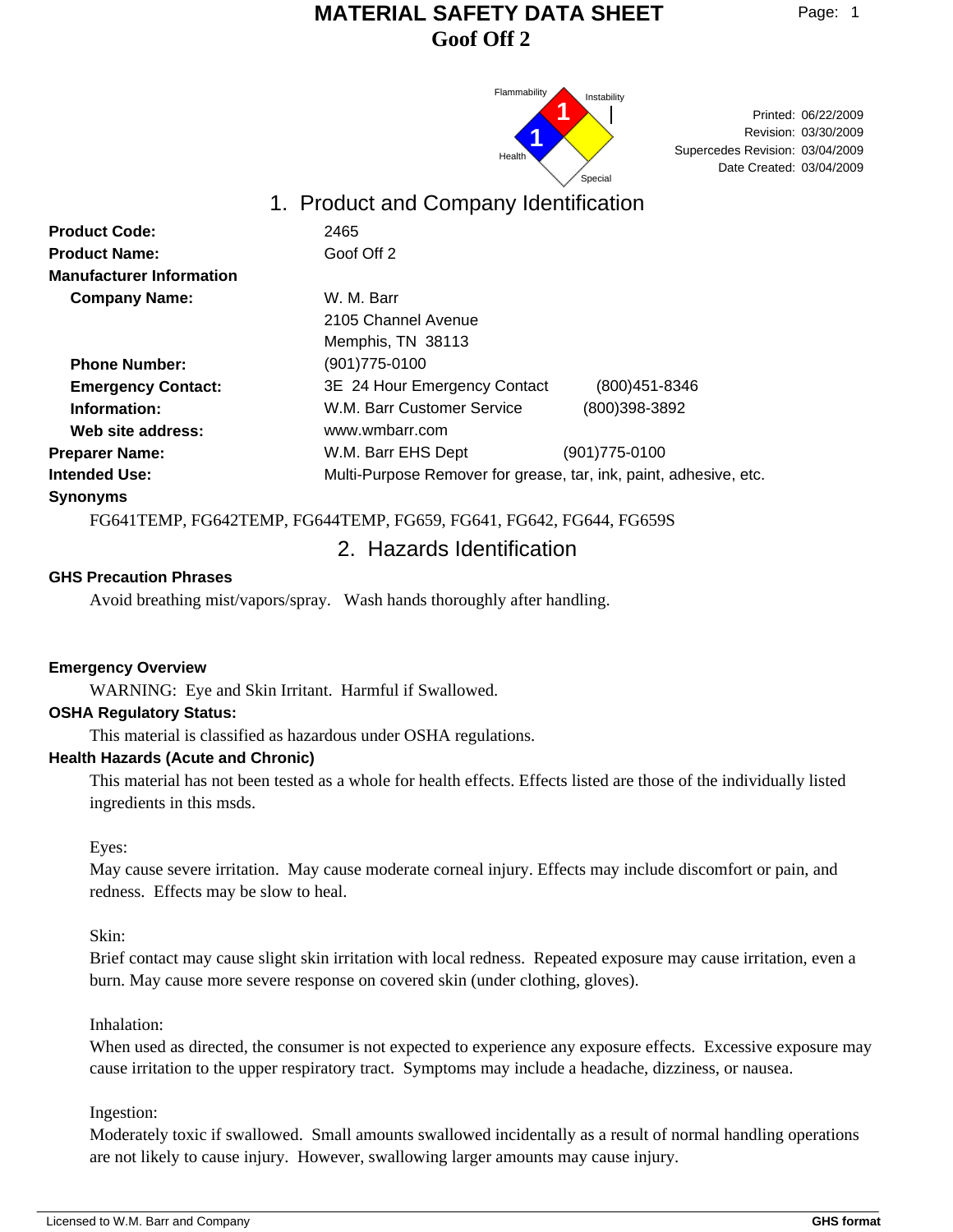Target Organs: Blood (Hemolysis), Kidneys, Liver, Central Nervous System.

Primary Routes of Entry: Inhalation, Ingestion

#### **Signs and Symptoms Of Exposure**

See Potential Health Effects.

#### **Medical Conditions Generally Aggravated By Exposure**

None known.

## 3. Composition/Information on Ingredients

|    | <b>Hazardous Components (Chemical Name)</b>   | CAS#                  | <b>Concentration</b>      |
|----|-----------------------------------------------|-----------------------|---------------------------|
| 1. | Ethanol, 2-Butoxy- {Ethylene glycol n-butyl   |                       | 111-76-2 3.0 -7.0 %       |
|    | ether, $(a \text{ glycol ether})$             |                       |                           |
|    | 2. Benzenemethanol {Benzyl alcohol}           |                       | $100-51-6$ 5.0 -10.0 %    |
| 3. | Tall oil, potassium salt                      | 68647-71-2 3.0 -7.0 % |                           |
| 4. | Diethylene glycol monobutyl ether             |                       | 112-34-5 1.0 -5.0 %       |
|    | {2-(2-Butoxyethoxy)ethanol {(a glycol ether)} |                       |                           |
|    | 5. Propylene glycol phenyl ether {(not 313)}  |                       | 770-35-4 1.0-5.0 %        |
|    |                                               |                       | <b>First Aid Measures</b> |

### **Emergency and First Aid Procedures**

Skin:

Remove contaminated clothing. Immediately wash skin thoroughly with large amounts of water and mild soap, if available. Seek medical attention if irritation develops or persists.

Eyes:

Immediately begin to flush eyes with water, remove any contact lens. Continue to flush the eyes for at least 15 minutes. Seek medical attention.

Inhalation:

Remove to fresh air. If not breathing, give artificial respiration. If breathing is difficult, give oxygen. Get immediate medical attention.

Ingestion:

If swallowed, do NOT induce vomiting. Seek immediate medical attention. Call a physician or poison control center immediately. Never give anything by mouth to an unconscious person.

## 5. Fire Fighting Measures

| <b>Flammability Classification:</b> | Not flammable or combustible |               |                                                                         |  |
|-------------------------------------|------------------------------|---------------|-------------------------------------------------------------------------|--|
| <b>Flash Pt:</b>                    |                              |               | > 200.00 F (93.3 C) Method Used: Setaflash Closed Cup (Rapid Setaflash) |  |
| <b>Explosive Limits:</b>            | LEL: No data.                | UEL: No data. |                                                                         |  |

### **Special Fire Fighting Procedures**

As in any fire, wear self-contained breathing apparatus pressure-demand, MSHA/NIOSH approved or equivalent) and full protective gear. Self-contained respiratory protection should be provided for fire fighters fighting fires in buildings or confined areas. Storage containers exposed to fire should be kept cool with water spray to prevent pressure build-up. Stay away from heads of containers that have been exposed to intense heat or flame.

#### **Unusual Fire and Explosion Hazards**

Flashpoint is greater than 200 F, but not determined. Material will only burn when it has dried.

#### **Hazardous Combustion Products**

Carbon monoxide, carbon dioxide, oxides of carbon and other hydrocarbons.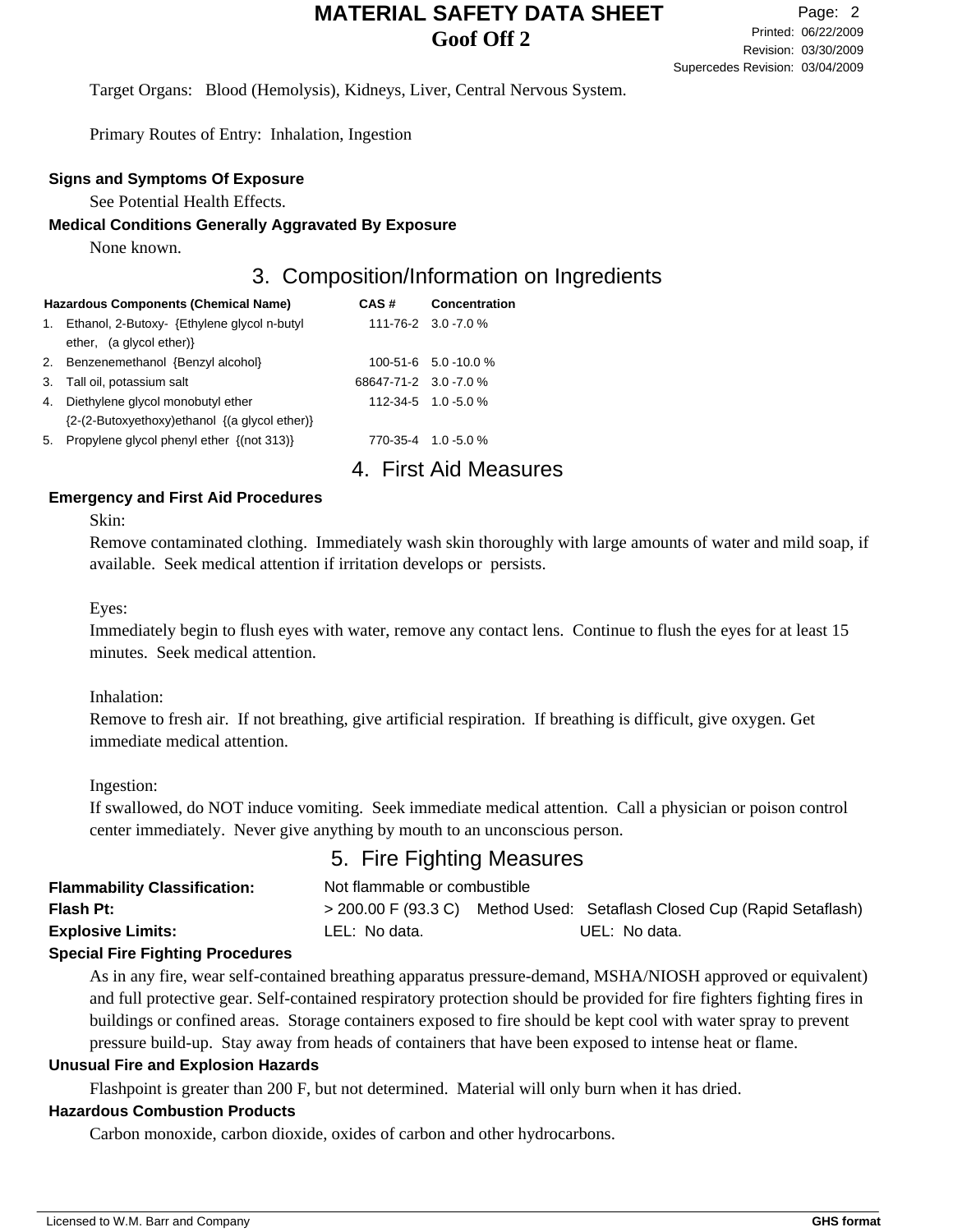#### **Suitable Extinguishing Media**

Non-combustible liquid - use extinguishing media for underlying cause of fire.

### **Unsuitable Extinguishing Media**

None known.

## 6. Accidental Release Measures

### **Steps To Be Taken In Case Material Is Released Or Spilled**

Isolate the immediate area. Prevent unauthorized entry. Stay upwind, out of low areas, and ventilate closed spaces before entering. All equipment used when handling this product must be grounded or non-sparking. Do not touch or walk through spilled material. Stop leak if you can do so without risk. Prevent entry into waterways, sewers, or confined areas. A vapor suppressing foam may be used to reduce vapors. Absorb or cover with dry earth, sand, or other non-combustible material and transfer to compatible containers. For large spills, dike ahead of the spill.

# 7. Handling and Storage

#### **Precautions To Be Taken in Handling**

Avoid contact with eyes, skin, and clothing. Wash thoroughly after handling. A source of clean water should be kept in the immediate work area for flushing of the eyes and skin.

Follow all MSDS/label precautions even after container is emptied because they may retain product residues.

### **Precautions To Be Taken in Storing**

Keep containers closed when not in use. Store in a cool, dry place, out of direct sunlight.

# 8. Exposure Controls/Personal Protection

|    | <b>Hazardous Components (Chemical Name)</b>        | CAS#                | <b>OSHA PEL</b> | <b>ACGIH TLV</b> | <b>Other Limits</b> |
|----|----------------------------------------------------|---------------------|-----------------|------------------|---------------------|
|    | Ethanol, 2-Butoxy- {Ethylene glycol n-butyl        | 111-76-2 50 ppm     |                 | 20 ppm           | No data.            |
|    | ether, (a glycol ether) }                          |                     |                 |                  |                     |
|    | 2. Benzenemethanol {Benzyl alcohol}                | 100-51-6 No data.   |                 | No data.         | No data.            |
|    | 3. Tall oil, potassium salt                        | 68647-71-2 No data. |                 | No data.         | No data.            |
| 4. | Diethylene glycol monobutyl ether                  | 112-34-5 No data.   |                 | No data.         | No data.            |
|    | ${2-(2-Butoxyethoxy)ethanol \{(a glycol ether)\}}$ |                     |                 |                  |                     |
|    | 5. Propylene glycol phenyl ether {(not 313)}       | 770-35-4 No data.   |                 | No data.         | No data.            |

#### **Respiratory Equipment (Specify Type)**

When used by the consumer following directions for use and with adequate ventilation, respiratory protection is not expected to be needed.

A respiratory protection program that meets OSHA's 29 CFR 1910.134 and ANSI Z88.2 requirements must be followed whenever workplace conditions warrant a respirator's use.

If the work area is not properly ventilated to keep airborne levels below their exposure limits, you must use a properly fitted and maintained NIOSH approved respirator for organic vapors. A dust mask does not provide protection against vapors.

#### **Eye Protection**

Safety glasses should be worn during normal handling of this material.

Where contact with the eyes or face is likely from spraying or splashing, a faceshield or chemical goggles should be worn to prevent eye contact.

#### **Protective Gloves**

Wear gloves with as much resistance to the chemical ingredients as possible. Glove materials such as natural rubber or nitrile rubber provide protection. Glove selection should be based on chemicals being used and conditions of use. Consult your glove supplier for additional information.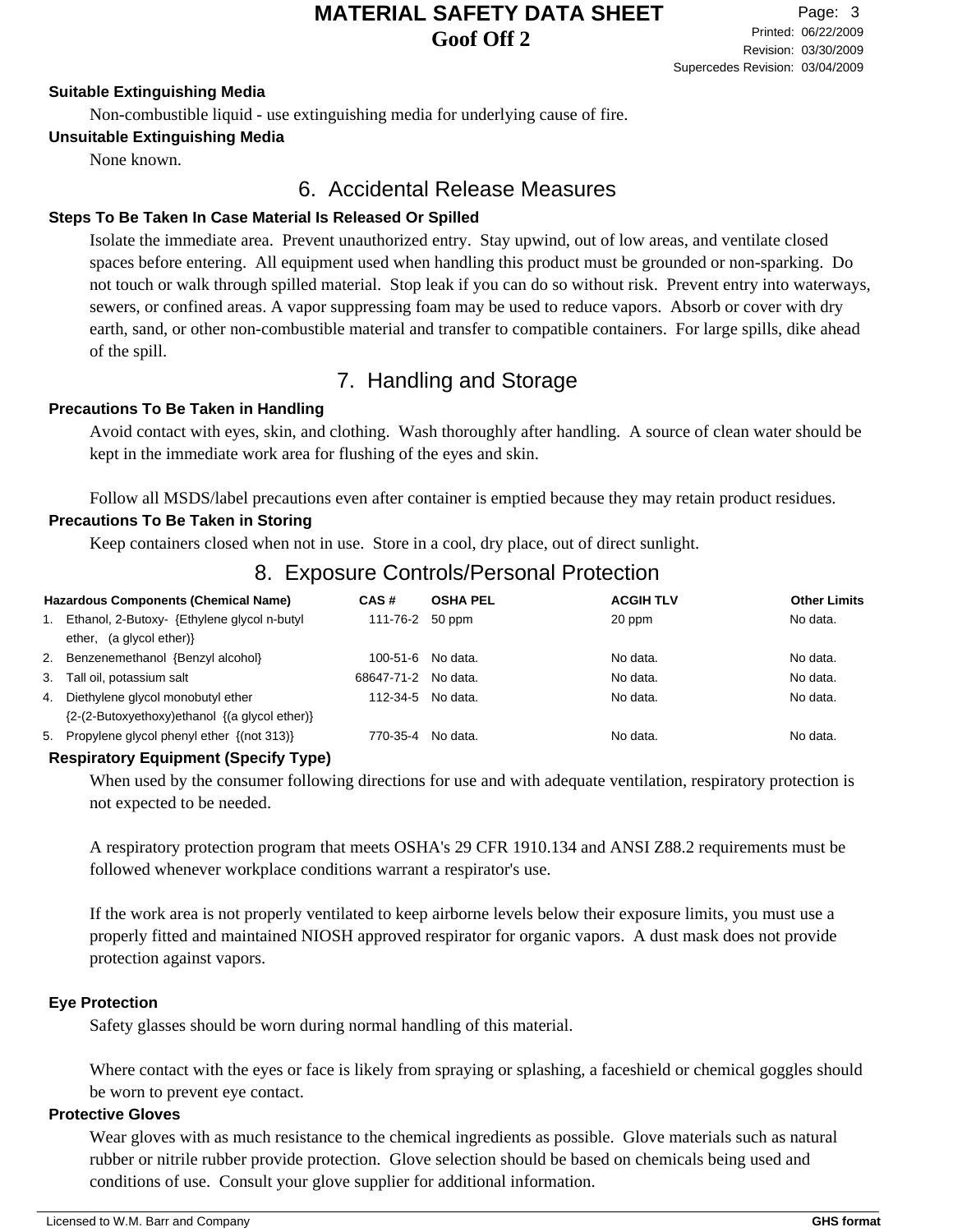#### **Other Protective Clothing**

Various application methods can dictate use of additional protective safety equipment, such as impermeable aprons, etc., to minimize exposure.

### **Ventilation**

Ventilation is normally not required when handling or using this product to keep exposure to airborne contaminants below the exposure limit.

Good general ventilation should be sufficient to control airborne levels.

#### **Work/Hygienic/Maintenance Practices**

Wash hands thoroughly after use and before eating, drinking, or smoking. Do not eat, drink, or smoke in the work area. Discard any clothing or other protective equipment that cannot be decontaminated.

## 9. Physical and Chemical Properties

| <b>Physical States:</b>                                   | [X] Liquid<br>[ ] Solid<br>[ ] Gas                                                                     |  |  |  |  |
|-----------------------------------------------------------|--------------------------------------------------------------------------------------------------------|--|--|--|--|
| <b>Melting Point:</b>                                     | 28.00 F (-2.2 C)                                                                                       |  |  |  |  |
| <b>Boiling Point:</b>                                     | 212.00 F (100.0 C)                                                                                     |  |  |  |  |
| <b>Autoignition Pt:</b>                                   | No data.                                                                                               |  |  |  |  |
| <b>Flash Pt:</b>                                          | > 200.00 F (93.3 C) Method Used: Setaflash Closed Cup (Rapid Setaflash)                                |  |  |  |  |
| <b>Explosive Limits:</b>                                  | LEL: No data.<br>UEL: No data.                                                                         |  |  |  |  |
| Specific Gravity (Water = 1):                             | No data.                                                                                               |  |  |  |  |
| Density:                                                  | 8.277 LB/GL                                                                                            |  |  |  |  |
| <b>Bulk density:</b>                                      | No data.                                                                                               |  |  |  |  |
| Vapor Pressure (vs. Air or mm Hg):                        | No data.                                                                                               |  |  |  |  |
| Vapor Density (vs. Air = 1):                              | < 1                                                                                                    |  |  |  |  |
| <b>Evaporation Rate (vs Butyl</b>                         | >1                                                                                                     |  |  |  |  |
| Acetate=1):                                               |                                                                                                        |  |  |  |  |
| <b>Solubility in Water:</b>                               | Complete                                                                                               |  |  |  |  |
| <b>Percent Volatile:</b>                                  | 87.0 % by weight.                                                                                      |  |  |  |  |
| VOC / Volume:                                             | 4.0000 G/L                                                                                             |  |  |  |  |
| <b>Heat Value:</b>                                        | No data.                                                                                               |  |  |  |  |
| <b>Particle Size:</b>                                     | No data.                                                                                               |  |  |  |  |
| <b>Corrosion Rate:</b>                                    | No data.                                                                                               |  |  |  |  |
| pH:                                                       | $8.3 - 9$                                                                                              |  |  |  |  |
| <b>Appearance and Odor</b>                                |                                                                                                        |  |  |  |  |
| Slight yellow to clear.                                   |                                                                                                        |  |  |  |  |
|                                                           | 10. Stability and Reactivity                                                                           |  |  |  |  |
| Stability:                                                | Unstable [ ]<br>Stable [X]                                                                             |  |  |  |  |
| <b>Conditions To Avoid - Instability</b>                  |                                                                                                        |  |  |  |  |
| None known.                                               |                                                                                                        |  |  |  |  |
| <b>Incompatibility - Materials To Avoid</b>               |                                                                                                        |  |  |  |  |
|                                                           | Strong oxidizing agents, isocyanates, acetaldehyde, aluminum alkyl compounds and strong mineral acids. |  |  |  |  |
|                                                           | <b>Hazardous Decomposition Or Byproducts</b>                                                           |  |  |  |  |
| Carbon monoxide, carbon dioxide                           |                                                                                                        |  |  |  |  |
| <b>Possibility of Hazardous Reactions: Will occur [ ]</b> | Will not occur $[X]$                                                                                   |  |  |  |  |
| <b>Conditions To Avoid - Hazardous Reactions</b>          |                                                                                                        |  |  |  |  |

None known.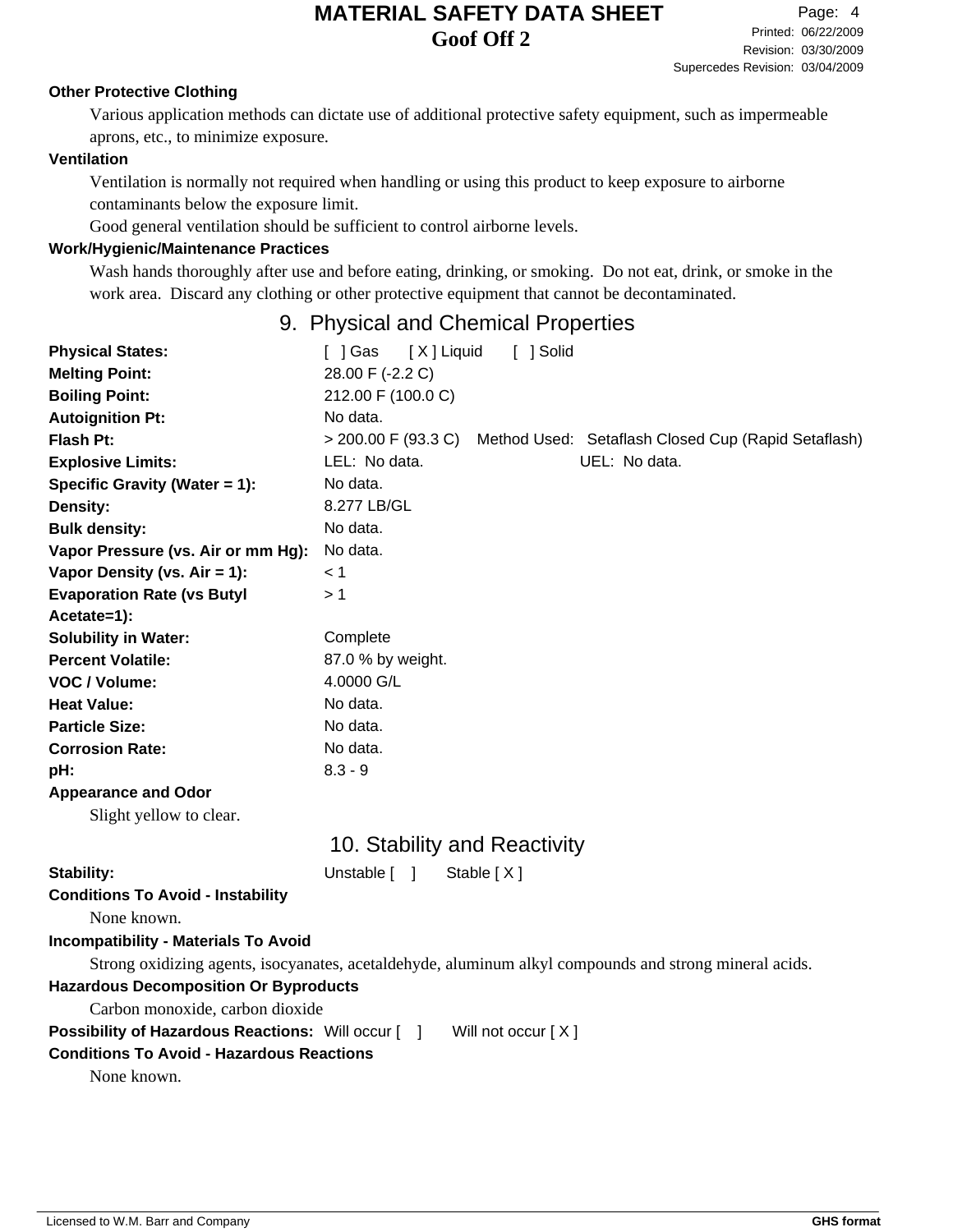Revision: 03/30/2009 Printed: 06/22/2009 Page: 5 Supercedes Revision: 03/04/2009

## 11. Toxicological Information

Material has not been tested as a whole. Data is for individual ingredients.

Acute Toxicity:

2-Butoxyethanol: LD50 Rat oral 1.48 g/kg LD50 Mouse oral 1.2 g/kg LD50 Rabbit oral 0.32 g/kg LD50 Guinea pig oral 1.2 g/kg LD50 Rabbit dermal 400 mg/kg LD50 Rat (male) oral 560-3000 mg/kg /from table/ LD50 Mouse (male) oral 1519 mg/kg (fasting) /from table/ LC50 Rat (male) inhalation 486 ppm/4 hr /from table/ LC50 Rat (female) inhalation 450 ppm/4 hr /from table/ LC50 Mouse inhalation 700 ppm/7 hr /from table/ LD50 Rat (female) ip 550 mg/kg /from table/ LD50 Rat (female) iv 340 mg/kg /from table/ LD50 Mouse iv 1130 mg/kg /from table/ LD50 Rabbit (male) iv 280 mg/kg /from table/

Benzyl Alcohol: LD50 Rat oral 3.1 g/kg LD50 Mouse intravenous < 0.5 ml/kg /94% benzyl alcohol/ LC100 Rat inhalation 200-300 ppm/8 hr LD50 Rat oral 1.23 g/kg, 3.1 g/kg, and 2.08 g/kg LD50 Mouse oral 1.58 g/kg LD50 Rabbit oral 1.94 g/kg LD50 Guinea pig dermal was less than 5 ml/kg LC50 Rat inhalation 1000 ppm/8 hr

Diethylene Glycol Monobutyl Ether: LD50 Mouse oral 2400 mg/kg bw LD50 Rat (male) oral 7292 mg/kg bw LD50 Rat oral 4500 mg/kg bw LD50 Mouse ip 850 mg/kg bw LD50 Rat ip 500-1000 mg/kg bw LD50 Rabbit dermal 2700 mg/kg bw LD50 Rat oral 6600 mg/kg bw LD50 Rabbit oral 2200 mg/kg LD50 Rat oral 6560 mg/kg LD50 Rat oral 5660 mg/kg LD50 Rabbit dermal 4120 mg/kg LD50 Guinea pig oral 2000 mg/kg

Skin Corrosion/Irritation: 2-Butoxyethanol is irritating to the eyes, the skin and the respiratory tract.

Diethylene Glycol Monobutyl Ether: When humans were patch tested with undiluted material, a limited number of the volunteers developed reddening of the skin. The substance is not corrosive to the skin, eyes, or respiratory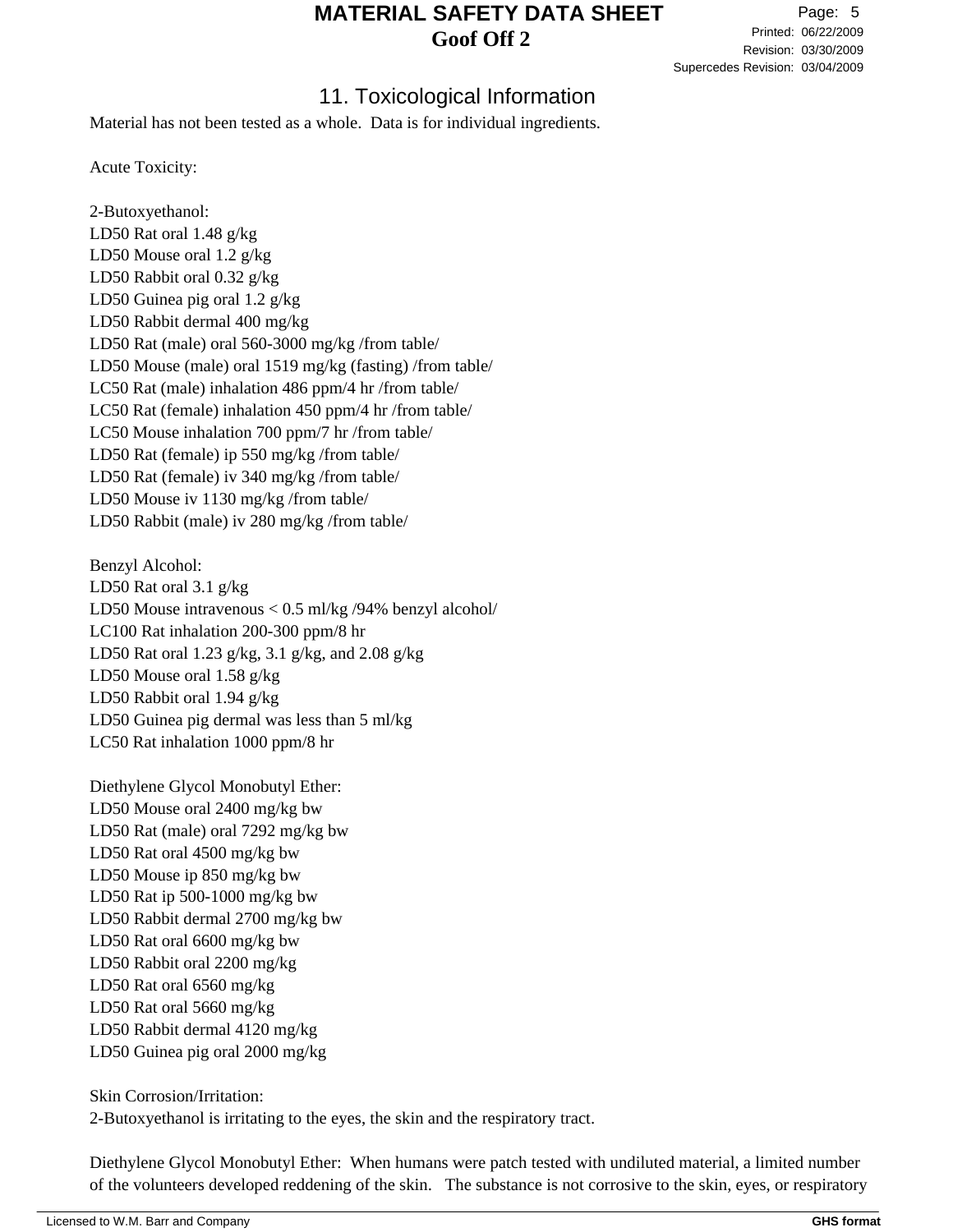tract.

Serious Eye Damage/Irritation:

Undiluted benzyl alcohol was moderately irritating when applied to the depilated skin of guinea pigs for 24 hr. It was moderately irritating when applied to rabbit skin. Benzyl alcohol was severely irritating to the eyes of rabbits.

Respiratory or Skin Sensitization: No Data Available.

Aspiration Hazard: No Data available.

#### **Chronic Toxicological Effects**

Material has not been tested as a whole. Data is for individual ingredients.

Germ Cell Mutagenicity:

2-Butoxyethanol: In vitro genetic toxicity studies were predominantly negative. Animal genetic toxicity studies were negative.

Reproductive Toxicity/Birth Defects/Developmental Effects:

2-Butoxyethanol: In laboratory animal studies, effects on reproduction have been seen only at doses that produced significant toxicity to the parent animals.

STOT-Single Exposure: No data available.

STOT-Repeated Exposure: No data available.

### **Carcinogenicity/Other Information**

|    | No data available.                                                                      |                   |            |             |              |             |
|----|-----------------------------------------------------------------------------------------|-------------------|------------|-------------|--------------|-------------|
|    | <b>Hazardous Components (Chemical Name)</b>                                             | CAS#              | <b>NTP</b> | <b>IARC</b> | <b>ACGIH</b> | <b>OSHA</b> |
| 1. | Ethanol, 2-Butoxy- {Ethylene glycol n-butyl<br>ether, $(a$ glycol ether) $\}$           | 111-76-2 Possible |            | 2Β          | A3           | <b>No</b>   |
| 2. | Benzenemethanol {Benzyl alcohol}                                                        | $100-51-6$ n.a.   |            | n.a.        | n.a.         | n.a.        |
| 3. | Tall oil, potassium salt                                                                | 68647-71-2 n.a.   |            | n.a.        | n.a.         | n.a.        |
| 4. | Diethylene glycol monobutyl ether<br>${2-(2-Butoxyethoxy)ethanol \{(a glycol ether)\}}$ | $112-34-5$ n.a.   |            | n.a.        | n.a.         | n.a.        |
| 5. | Propylene glycol phenyl ether {(not 313)}                                               | 770-35-4 n.a.     |            | n.a.        | n.a.         | n.a.        |

# 12. Ecological Information

Not determined for this product as a whole.

### Toxicity:

2-Butoxyethanol: Material is moderately toxic to aquatic organisms on an acute basis. LC50 Rainbow trout, 96 hr, 1,700 mg/L; LC50, water flea daphnia magna, 835 mg/L; EC50, Green Alga, biomass growth inhibition, 72 hr, 911 mg/L; LC50 Bacteria, >1000 mg/L

Persistence and Degradability: 2-Butoxyethanol: Material is readily biodegradable. Passes OECD test(s) for ready biodegradability.

Benzyl Alcohol is easily biodegradable by biological sewage treatment

#### Bioaccumulative Potential:

2-Butoxyethanol: Bioconcentration potential is low (BCF less than 100 or LOG POW less than 3).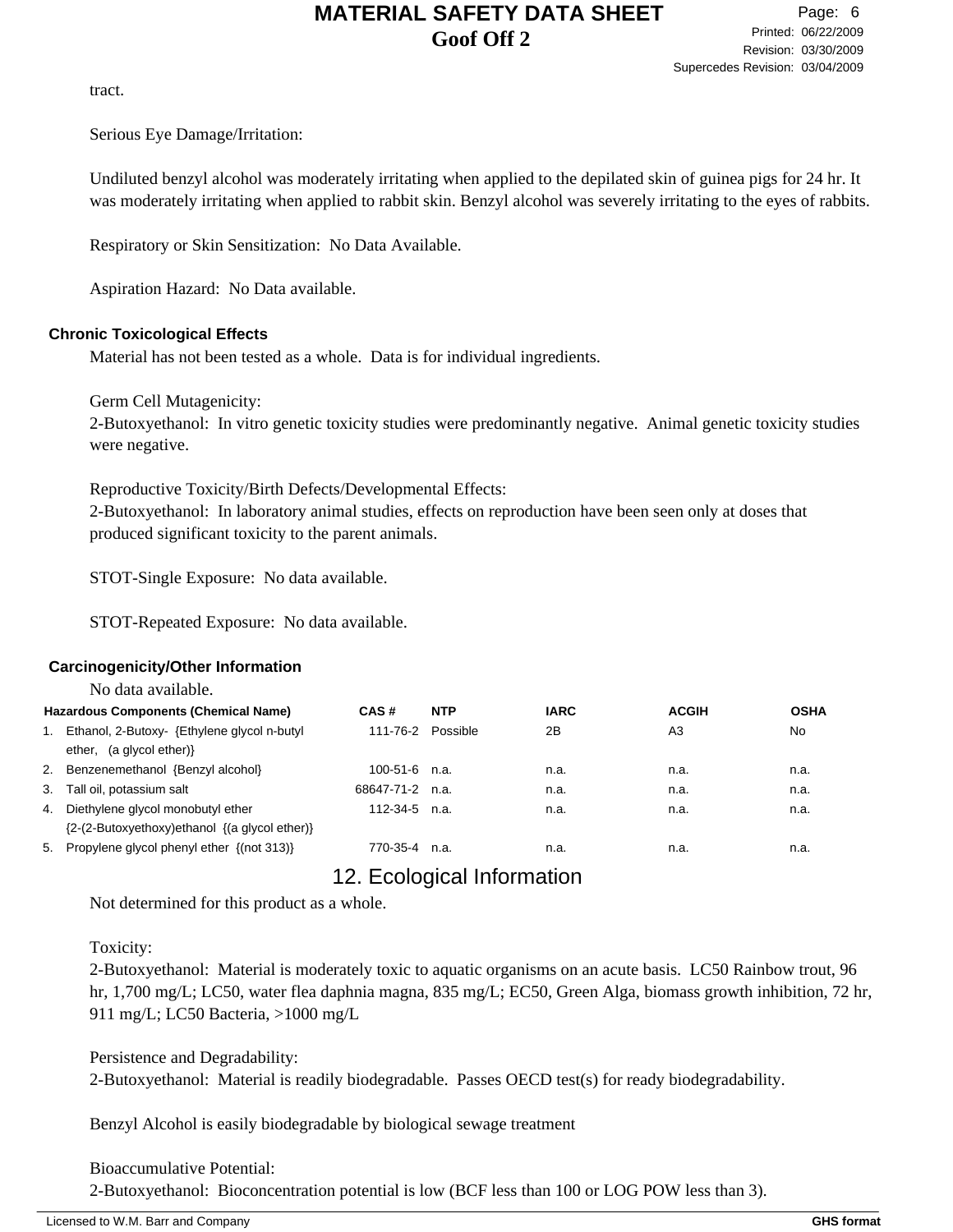Diethylene glycol monobutyl ether: According to a classification scheme(3), this BCF suggests the potential for bioconcentration in aquatic organisms is low(SRC).

An estimated BCF of 1 was calculated for benzyl alcohol(SRC), using a log Kow of 1.1(1) and a regression-derived equation(2). According to a classification scheme(3), this BCF suggests the potential for bioconcentration in aquatic organisms is low.

Mobility in Soil:

2 -Butoxyethanol: Potential for mobility in soil is high (KOC between 50 and 150).

Benzyl alcohol is expected to have very high mobility in soil.

Diethylene glycol mono-n-butyl ether is expected to have very high mobility in soil(SRC).

Other Adverse Effects: None known.

# 13. Disposal Considerations

#### **Waste Disposal Method**

Dispose of in accordance with all applicable local, state, and federal regulations. Do not dump into sewers or allow to enter waterways.

## 14. Transport Information

#### **LAND TRANSPORT (US DOT)**

**DOT Proper Shipping Name** Consumer Commodity - ORMD **LAND TRANSPORT (Canadian TDG)**

#### **Additional Transport Information**

The supplier may apply one of the following exceptions: Combustible Liquid, Consumer Commodity, Limited Quantity, Viscous Liquid, Does Not Sustain Combustion, or others, as allowed under 49CFR Hazmat Regulations. Please consult 49CFR Subchapter C to ensure that subsequent shipments comply with these exceptions.

For D.O.T. information, contact W.M. Barr Technical Services at 1-800-398-3892.

# 15. Regulatory Information

|    | <b>Canadian Chemical Lists</b>                                                            |                |                      |                     |  |  |  |  |
|----|-------------------------------------------------------------------------------------------|----------------|----------------------|---------------------|--|--|--|--|
|    | <b>Hazardous Components (Chemical Name)</b>                                               | CAS#           | <b>Canadian NPRI</b> | <b>Canadian IDL</b> |  |  |  |  |
| 1. | Ethanol, 2-Butoxy- {Ethylene glycol n-butyl<br>ether, $(a$ glycol ether) $\}$             | 111-76-2 Yes   |                      | Yes                 |  |  |  |  |
|    | 2. Benzenemethanol {Benzyl alcohol}                                                       | $100 - 51 - 6$ |                      | Yes                 |  |  |  |  |
| 3. | Tall oil, potassium salt                                                                  | 68647-71-2     |                      |                     |  |  |  |  |
| 4. | Diethylene glycol monobutyl ether<br>$\{2-(2-Butoxyethoxy)ethanol \{(a glycol ether)\}\}$ | 112-34-5 No    |                      | Yes                 |  |  |  |  |
| 5. | Propylene glycol phenyl ether {(not 313)}                                                 | 770-35-4       |                      |                     |  |  |  |  |
|    | <b>Canadian WHMIS Classification</b>                                                      |                |                      |                     |  |  |  |  |
|    | No data available.                                                                        |                |                      |                     |  |  |  |  |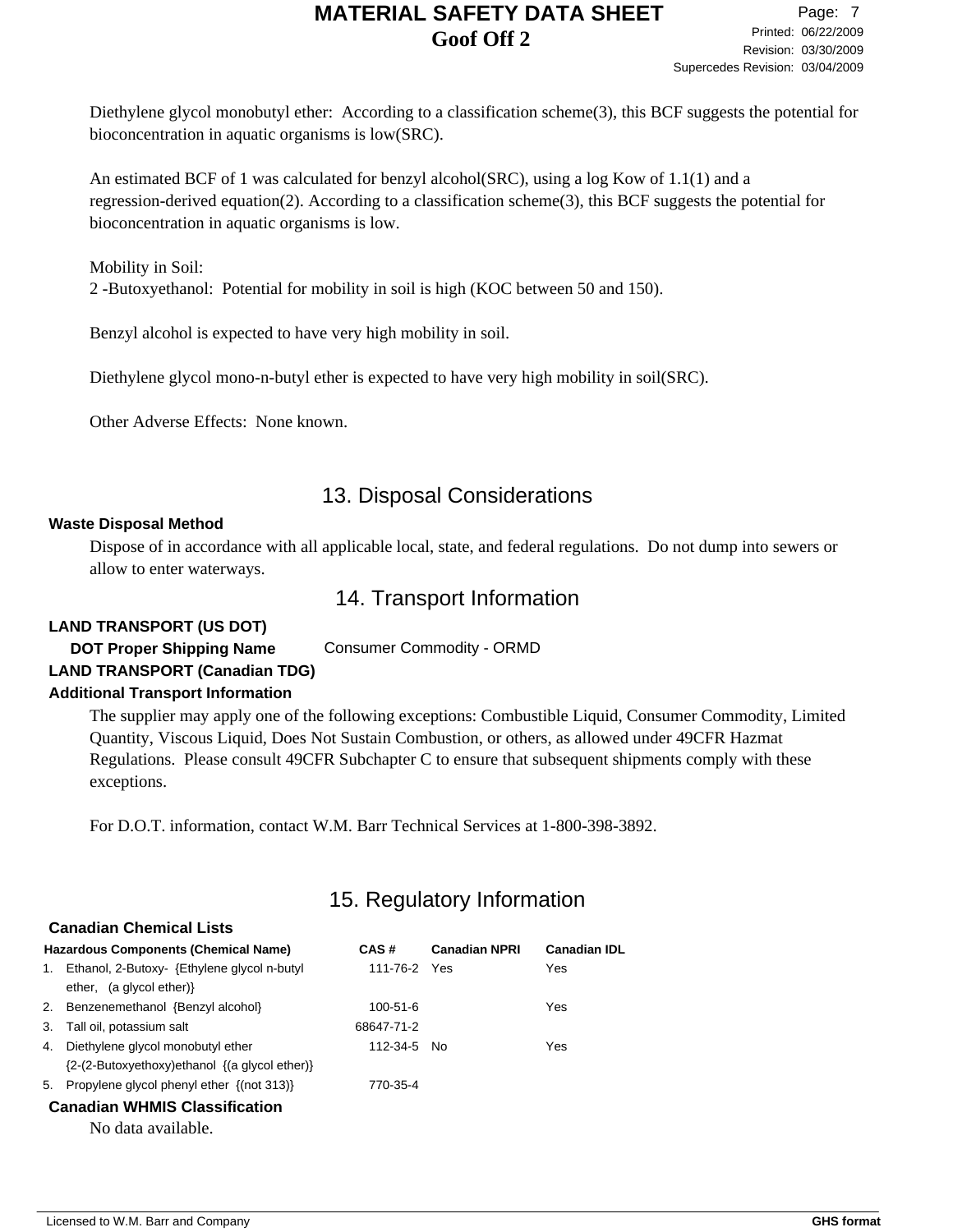|    | <b>US EPA SARA Title III</b>                                                                              |                                                    |                                                                                               |                                                                                            |                                |                   |
|----|-----------------------------------------------------------------------------------------------------------|----------------------------------------------------|-----------------------------------------------------------------------------------------------|--------------------------------------------------------------------------------------------|--------------------------------|-------------------|
|    | <b>Hazardous Components (Chemical Name)</b>                                                               | CAS#                                               | Sec.302 (EHS)                                                                                 | <b>Sec.304 RQ</b>                                                                          | Sec.313 (TRI)                  | Sec.110           |
|    | 1. Ethanol, 2-Butoxy- {Ethylene glycol n-butyl<br>ether, (a glycol ether)}                                | 111-76-2 No                                        |                                                                                               | No                                                                                         | Yes-Cat. N230                  |                   |
| 2. | Benzenemethanol {Benzyl alcohol}                                                                          | 100-51-6                                           | - No                                                                                          | No                                                                                         | No                             | No                |
|    | 3. Tall oil, potassium salt                                                                               | 68647-71-2 No                                      |                                                                                               | No                                                                                         | No                             |                   |
|    | 4. Diethylene glycol monobutyl ether                                                                      | 112-34-5 No                                        |                                                                                               | No                                                                                         | Yes-Cat. N230                  |                   |
|    | {2-(2-Butoxyethoxy)ethanol {(a glycol ether)}                                                             |                                                    |                                                                                               |                                                                                            |                                |                   |
|    | 5. Propylene glycol phenyl ether {(not 313)}                                                              | 770-35-4 No                                        |                                                                                               | No                                                                                         | No                             |                   |
|    | <b>US EPA CAA, CWA, TSCA</b>                                                                              |                                                    |                                                                                               |                                                                                            |                                |                   |
|    | <b>Hazardous Components (Chemical Name)</b>                                                               | CAS#                                               | <b>EPA CAA</b>                                                                                | <b>EPA CWA NPDES</b>                                                                       | <b>EPA TSCA</b>                | <b>CA PROP 65</b> |
|    | 1. Ethanol, 2-Butoxy- {Ethylene glycol n-butyl<br>ether, (a glycol ether)}                                | 111-76-2 No                                        |                                                                                               |                                                                                            | Inventory, 8A PAIR,<br>8D      |                   |
| 2. | Benzenemethanol {Benzyl alcohol}                                                                          | 100-51-6 No                                        |                                                                                               |                                                                                            | Inventory                      |                   |
|    | 3. Tall oil, potassium salt                                                                               | 68647-71-2 No                                      |                                                                                               |                                                                                            | Inventory                      |                   |
| 4. | Diethylene glycol monobutyl ether<br>{2-(2-Butoxyethoxy)ethanol {(a glycol ether)}                        | 112-34-5 No                                        |                                                                                               |                                                                                            | Inventory                      |                   |
|    | 5. Propylene glycol phenyl ether {(not 313)}                                                              | 770-35-4 No                                        |                                                                                               |                                                                                            | Inventory, 8A PAIR,<br>8D TERM |                   |
|    | <b>Canadian Regulatory Lists:</b>                                                                         |                                                    |                                                                                               |                                                                                            |                                |                   |
|    | <b>Canadian NPRI:</b>                                                                                     |                                                    | Canadian National Pollutant Release Inventory                                                 |                                                                                            |                                |                   |
|    | <b>Canadian IDL:</b>                                                                                      |                                                    | Canadian Ingredient Disclosure List                                                           |                                                                                            |                                |                   |
|    | <b>SARA (Superfund Amendments and</b>                                                                     |                                                    |                                                                                               |                                                                                            |                                |                   |
|    | <b>Reauthorization Act of 1986) Lists:</b>                                                                |                                                    |                                                                                               |                                                                                            |                                |                   |
|    | Sec.302:                                                                                                  |                                                    |                                                                                               | EPA SARA Title III Section 302 Extremely Hazardous Chemical with TPQ. * indicates 10000    |                                |                   |
|    |                                                                                                           | LB TPQ if not volatile.                            |                                                                                               |                                                                                            |                                |                   |
|    | Sec.304:                                                                                                  | indicates statutory RQ.                            |                                                                                               | EPA SARA Title III Section 304: CERCLA Reportable + Sec. 302 with Reportable Quantity. **  |                                |                   |
|    | Sec.313:                                                                                                  |                                                    |                                                                                               | EPA SARA Title III Section 313 Toxic Release Inventory. Note: -Cat indicates a member of a |                                |                   |
|    |                                                                                                           | chemical category.                                 |                                                                                               |                                                                                            |                                |                   |
|    | Sec.110:                                                                                                  |                                                    |                                                                                               | EPA SARA 110 Superfund Site Priority Contaminant List                                      |                                |                   |
|    | <b>TSCA (Toxic Substances Control</b>                                                                     |                                                    |                                                                                               |                                                                                            |                                |                   |
|    | Act) Lists:                                                                                               |                                                    |                                                                                               |                                                                                            |                                |                   |
|    | Inventory:                                                                                                |                                                    | Chemical Listed in the TSCA Inventory.                                                        |                                                                                            |                                |                   |
|    | 5A(2):                                                                                                    |                                                    |                                                                                               |                                                                                            |                                |                   |
|    | 6A:                                                                                                       |                                                    | Chemical Subject to Significant New Rules (SNURS)<br><b>Commercial Chemical Control Rules</b> |                                                                                            |                                |                   |
|    | 8A:                                                                                                       |                                                    |                                                                                               |                                                                                            |                                |                   |
|    |                                                                                                           |                                                    |                                                                                               | Toxic Substances Subject To Information Rules on Production                                |                                |                   |
|    | 8A CAIR:                                                                                                  |                                                    |                                                                                               | Comprehensive Assessment Information Rules - (CAIR)                                        |                                |                   |
|    | 8A PAIR:                                                                                                  |                                                    | Preliminary Assessment Information Rules - (PAIR)                                             |                                                                                            |                                |                   |
|    | 8C:                                                                                                       |                                                    |                                                                                               | Records of Allegations of Significant Adverse Reactions                                    |                                |                   |
|    | 8D:                                                                                                       |                                                    | Health and Safety Data Reporting Rules                                                        |                                                                                            |                                |                   |
|    | 8D TERM:                                                                                                  | Health and Safety Data Reporting Rule Terminations |                                                                                               |                                                                                            |                                |                   |
|    | $12(b)$ :                                                                                                 | Notice of Export                                   |                                                                                               |                                                                                            |                                |                   |
|    | <b>Other Important Lists:</b>                                                                             |                                                    |                                                                                               |                                                                                            |                                |                   |
|    | <b>CWA NPDES:</b>                                                                                         |                                                    | EPA Clean Water Act NPDES Permit Chemical                                                     |                                                                                            |                                |                   |
|    | <b>CAA HAP:</b>                                                                                           |                                                    | EPA Clean Air Act Hazardous Air Pollutant                                                     |                                                                                            |                                |                   |
|    | <b>CAA ODC:</b>                                                                                           |                                                    |                                                                                               | EPA Clean Air Act Ozone Depleting Chemical (1=CFC, 2=HCFC)                                 |                                |                   |
|    | CA PROP 65:                                                                                               | California Proposition 65                          |                                                                                               |                                                                                            |                                |                   |
|    | <b>International Regulatory Lists:</b>                                                                    |                                                    |                                                                                               |                                                                                            |                                |                   |
|    | <b>EPA Hazard Categories:</b>                                                                             |                                                    |                                                                                               |                                                                                            |                                |                   |
|    | This material meets the EPA 'Hazard Categories' defined for SARA Title III Sections 311/312 as indicated: |                                                    |                                                                                               |                                                                                            |                                |                   |